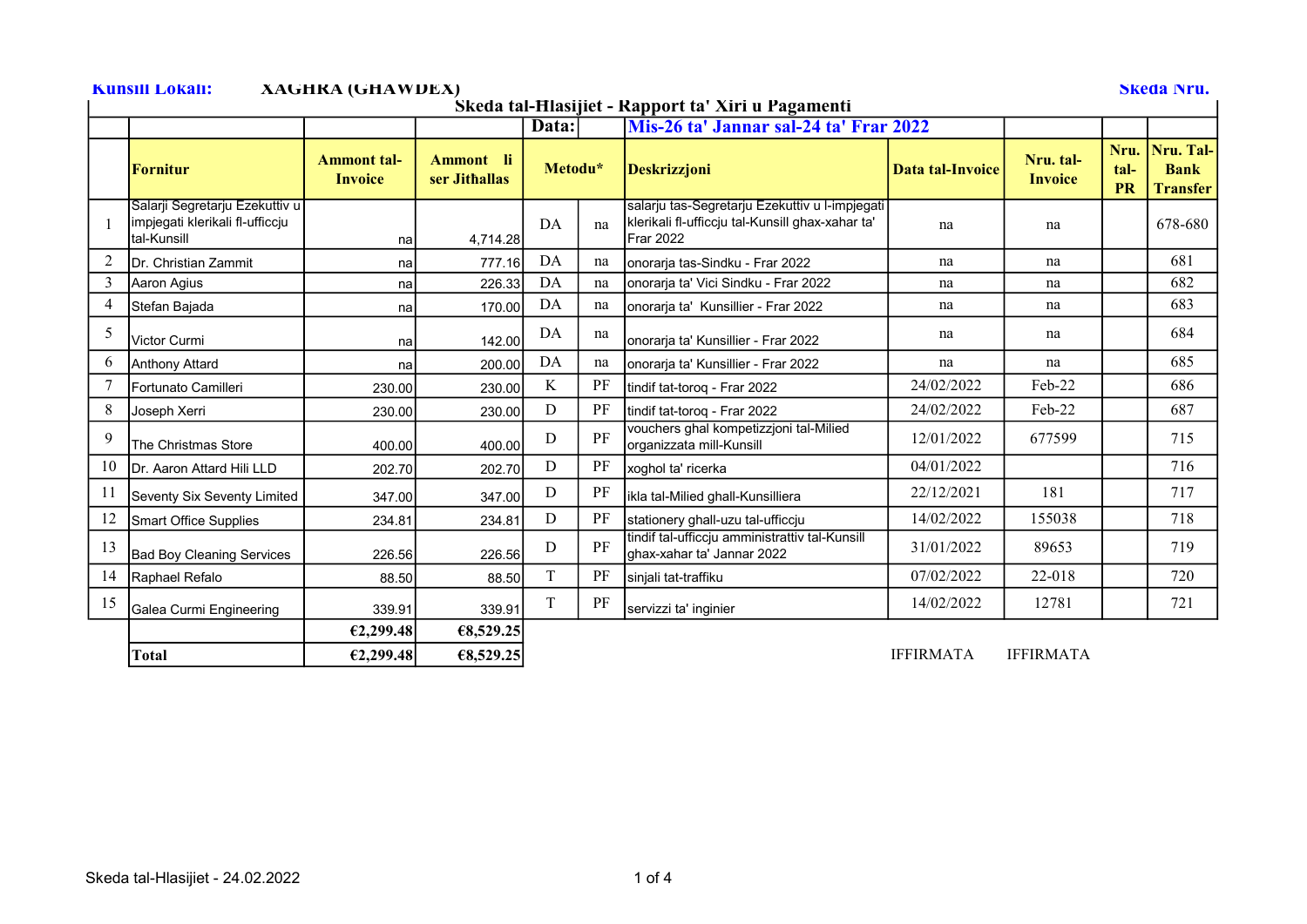|    |                                  |                                      |                            |         |          | Skeda tal-Hlasijiet - Rapport ta' Xiri u Pagamenti                                                       |                         |                             |                           |                                             |
|----|----------------------------------|--------------------------------------|----------------------------|---------|----------|----------------------------------------------------------------------------------------------------------|-------------------------|-----------------------------|---------------------------|---------------------------------------------|
|    |                                  |                                      |                            | Data:   |          | Mis-26 ta' Jannar sal-24 ta' Frar 2022                                                                   |                         |                             | rru.                      | INTU. 121-                                  |
|    | Fornitur                         | <b>Ammont tal-</b><br><b>Invoice</b> | Ammont li<br>ser Jithallas | Metodu* |          | <b>Deskrizzjoni</b>                                                                                      | Data tal-Invoice        | Nru. tal-<br><b>Invoice</b> | tal-<br><b>DD</b>         | <b>Bank</b>                                 |
| 16 | Sultech & Co.                    | 920.40                               | 920.40                     | T       | PF       | gbir addizjonali ta' skart                                                                               | various                 | various                     |                           | 722                                         |
| 17 | <b>LTLM Limited</b>              | 59.00                                | 59.00                      | D       | PF       | kiri ta' skip                                                                                            | 27/01/2022              | 004-22                      |                           | 723                                         |
| 18 | Transport Malta - Gozo<br>Office | 12,276.72                            | 12,276.72                  | DA      | PF       | enforcement officers waqt ix-xoghol ta'<br>rikostruzzjoni ta' Triq Marsalforn                            | various                 | various                     |                           | 724                                         |
| 19 | Fabio Azzopardi                  | 478.00                               | 478.00                     | D       | PF       | diversi xoghlijiet ta' manutenzjoni                                                                      | 22/02/2022              |                             |                           | 725                                         |
| 20 | <b>IE</b> lizabeth Galea         | 85.77                                | 85.77                      | D       | PF       | materjal tat-tindif u ilma ghall-ufficcju tal-<br>Kunsill                                                | 02/02/2022              |                             |                           | 726                                         |
| 21 | John Camilleri                   | 95.00                                | 95.00                      | D       | PF       | rimbors ta' spejjez - tyre maqsum                                                                        | 03/02/2022              | 9187                        |                           | 727                                         |
| 22 | Stephen Azzopardi                | 641.92                               | 641.92                     | D       | PF       | gebel tal-franka ghal diversi xoghlijiet                                                                 | 31/01/2022              | 141                         |                           | 728                                         |
| 23 | <b>ARMS Limited</b>              | 454.62                               | 454.62                     | DA      | PF       | kera u charges tal-meter tal-elettriku u l-ilma<br>fil-gnien tal-Mithna u l-belvedere ta' Triq<br>Knisja | 17/01/2022              | 33359521,<br>33359522       |                           | 729                                         |
| 24 | <b>IWasteserv Malta Limited</b>  | 257.68                               | 257.68                     | DA      | PF       | mizati ghal rimi ta' skart goff                                                                          | 15/01/2022              | 104557                      |                           | 730                                         |
| 25 | <b>I</b> Wasteserv Malta Limited | 1,993.40                             | 1,993.40                   | DA      | $\rm PF$ | tipping fees - Dicembru 2021                                                                             | 26/01/2022              | 104748,<br>104763           |                           | 731                                         |
| 26 | Gozo Action Group                | 500.00                               | 500.00                     | D       | PF       | mizata annwali ta' shubija - Sena 2022                                                                   | 26/01/2022              | 018/2022                    |                           | 732                                         |
| 27 | Jean Paul Cefai                  | 826.00                               | 826.00                     | D       | PF       | surveys ghal Triq Srug u Triq Vestru c/w<br>Triq Patri Mattew Sultana                                    | 31/01/2022              |                             |                           | 733                                         |
| 28 | <b>KIP Limited</b>               | 7.151.97                             | 7,151.97                   | T       | PF       | gbir ta' skart domestiku mhallat - Jannar<br>2022                                                        | 31/01/2022              | 33027                       |                           | 734                                         |
| 29 | <b>KIP Limited</b>               | 7,151.97                             | 7,151.97                   | T       | PF       | gbir ta' skart organiku - Jannar 2022                                                                    | 31/01/2022              | 33028                       |                           | 735                                         |
| 30 | <b>Bitmac Limited</b>            | 566.00                               | 566.00                     | D       | PF       | cold asphalt ghal xoghol ta' patching                                                                    | 01/02/2022              | 81066                       |                           | 736                                         |
|    |                                  | €33,458.45                           | €33,458.45                 |         |          |                                                                                                          |                         |                             |                           |                                             |
|    | <b>Total</b>                     | E33,458.45                           | €33,458.45                 |         |          |                                                                                                          | <b>IFFIRMATA</b>        | <b>IFFIRMATA</b>            |                           |                                             |
|    | <b>Kunsill Lokali:</b>           | <b>XAGHRA (GHAWDEX)</b>              |                            |         |          |                                                                                                          |                         |                             |                           | <b>Skeda Nru.</b>                           |
|    |                                  |                                      |                            |         |          | Skeda tal-Hlasijiet - Rapport ta' Xiri u Pagamenti                                                       |                         |                             |                           |                                             |
|    |                                  |                                      |                            | Data:   |          | Mis-26 ta' Jannar sal-24 ta' Frar 2022                                                                   |                         |                             |                           |                                             |
|    | Fornitur                         | <b>Ammont tal-</b><br><b>Invoice</b> | Ammont li<br>ser Jithallas | Metodu* |          | <b>Deskrizzjoni</b>                                                                                      | <b>Data tal-Invoice</b> | Nru. tal-<br><b>Invoice</b> | Nru.<br>tal-<br><b>PR</b> | Nru. Tal-<br><b>Bank</b><br><b>Transfer</b> |
| 31 | Elizabeth Galea                  | 100.00                               | 100.00                     | D       | PF       | delivery ta' cold asphalt minn Malta                                                                     | 01/02/2022              | 2386                        |                           | 737                                         |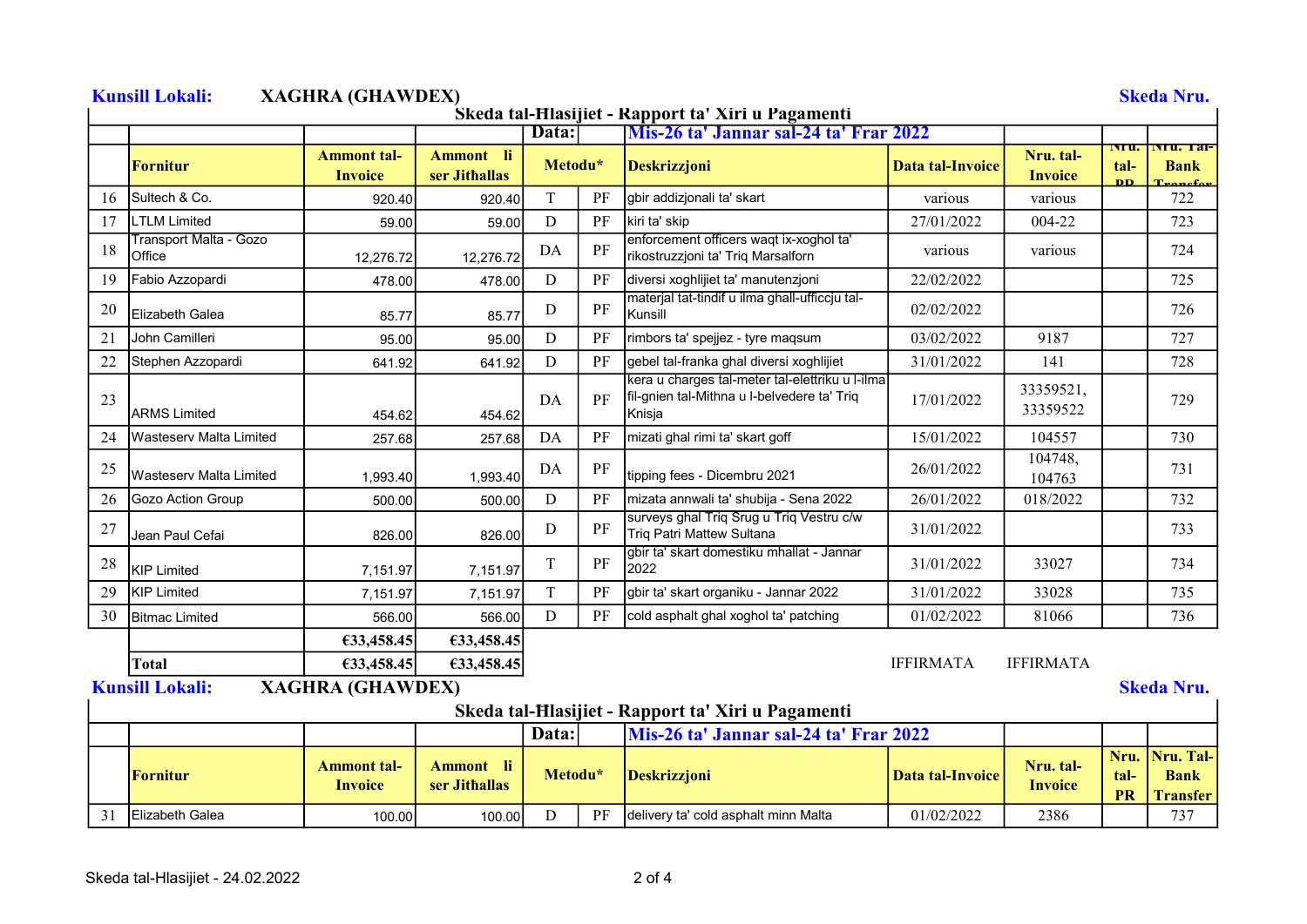| 32                                                                               | Galea Curmi Engineering                       | 116.98                               | 116.98                     | T           | PF       | contract management fee - Jannar 2022                                                         | 02/02/2022                | 12754                       |              | 738                      |  |
|----------------------------------------------------------------------------------|-----------------------------------------------|--------------------------------------|----------------------------|-------------|----------|-----------------------------------------------------------------------------------------------|---------------------------|-----------------------------|--------------|--------------------------|--|
| 33                                                                               | Dr. Carmelo Galea                             | 25.00                                | 25.00                      | D           | $\rm PF$ | servizzi professjonali ta' avukat - audit legal<br>letter                                     | 31/01/2022                |                             |              | 739                      |  |
| 34                                                                               | Donald Camilleri                              | 80.00                                | 80.00                      | D           | PF       | kiri ta' fixture lights ghal attivita'                                                        | 18/12/2021                | 155                         |              | 740                      |  |
| 35                                                                               | Donald Camilleri                              | 59.60                                | 59.60                      | $\mathbf D$ | PF       | rimbors ta' spejjez - hardboard sheets                                                        | 22/11/2021                |                             |              | 741                      |  |
| 36                                                                               | <b>BCD Graphics Limited</b>                   | 21.00                                | 21.00                      | D           | PF       | stampar ta' posters                                                                           | 11/01/2022                | 10841                       |              | 742                      |  |
| 37                                                                               | Carmelino Agius                               | 35.00                                | 35.00                      | D           | PF       | light fixture                                                                                 | 25/01/2022                |                             |              | 743                      |  |
| 38                                                                               | Borg Imports Limited                          | 128.00                               | 128.00                     | D           | $\rm PF$ | materjal ghal attivita' organizzata mill-Kunsill                                              | 18/11/2021                | V 36797                     |              | 744                      |  |
| 39                                                                               | September Hardware Store                      | 173.30                               | 173.30                     | D           | $\rm PF$ | materjal ghal attivita' organizzata mill-Kunsill                                              | 21/12/2021                | 674                         |              | 745                      |  |
| 40                                                                               | September Hardware Store                      | 818.75                               | 818.75                     | D           | PF       | materjal ghal diversi xoghlijiet tal-Kunsill                                                  | 07/12/2021                | 759                         |              | 746                      |  |
| €1,557.63<br>€1,557.63                                                           |                                               |                                      |                            |             |          |                                                                                               |                           |                             |              |                          |  |
| €35,016.08<br><b>IFFIRMATA</b><br><b>IFFIRMATA</b><br><b>Total</b><br>€35,016.08 |                                               |                                      |                            |             |          |                                                                                               |                           |                             |              |                          |  |
| <b>XAGHRA (GHAWDEX)</b><br><b>Kunsill Lokali:</b><br><b>Skeda Nru.</b>           |                                               |                                      |                            |             |          |                                                                                               |                           |                             |              |                          |  |
| Skeda tal-Hlasijiet - Rapport ta' Xiri u Pagamenti                               |                                               |                                      |                            |             |          |                                                                                               |                           |                             |              |                          |  |
|                                                                                  |                                               |                                      |                            | Data:       |          | Mis-26 ta' Jannar sal-24 ta' Frar 2022                                                        |                           |                             |              |                          |  |
|                                                                                  |                                               |                                      |                            |             |          |                                                                                               |                           |                             |              |                          |  |
|                                                                                  | Fornitur                                      | <b>Ammont tal-</b><br><b>Invoice</b> | Ammont li<br>ser Jithallas | Metodu*     |          | <b>Deskrizzjoni</b>                                                                           | <b>Data tal-Invoice</b>   | Nru. tal-<br><b>Invoice</b> | Nru.<br>tal- | Nru. Tal-<br><b>Bank</b> |  |
| 41                                                                               | Portelli Print                                | 90.00                                | 90.00                      | D           | PF       | materjal stampat - receipt books                                                              | 18/02/2022                | 218                         | <b>PR</b>    | <b>Transfer</b><br>747   |  |
| 42                                                                               | Raphael Refalo                                | 450.76                               | 450.76                     | $\mathbf T$ | PF       | diversi sinjali tat-traffiku                                                                  | 19/02/2022                | 22-027                      |              | 748                      |  |
| 43                                                                               | <b>FECC</b>                                   | 150.00                               | 150.00                     | D           | PF       | mizata annwali ta' shubija - Sena 2022                                                        | 21/02/2022                | Feb-22                      |              | 749                      |  |
| 44                                                                               | Joseph Caruana                                | 390.00                               | 390.00                     | D           | PF       | manhole covers                                                                                | 22/02/2022                | 158019                      |              | 750                      |  |
| 45                                                                               | Petty Cash                                    | 116.14                               | 116.14                     | D           | PF       | trasferiment ta' flus mill-kont bankarju tal-<br>Kunsill ghall-petty cash account             | various                   | various                     |              | <b>BF</b>                |  |
| 46                                                                               | Kummissarju tat-Taxxi<br>Interni              | nal                                  | 2,152.08                   | DA          | PF       | PAYE u NI tal-impjegati fl-ufficcju<br>amministrattiv tal-Kunsill ghax-xahar ta' Frar<br>2022 | na                        | na                          |              | Cekk Nru.<br>13019       |  |
| 47                                                                               | <b>Accountant Public Cleansing</b><br>Section | 809.88                               | 809.88                     | DA          | PF       | attendenza u tindif tal-latrini pubblici ghax-<br>xhur ta' Dicembru 2021 u Jannar 2022        | 10/01/2022,<br>07/02/2022 | 1010643,<br>1011647         |              | cekk nru.<br>13020       |  |
| 48                                                                               | Dipartiment tal-Informazzjoni                 | 45.00                                | 45.00                      | D           | PF       | avviz biex jigi ippubblikat fil-Gazzetta tal-<br>Gvern                                        | 22/02/2022                |                             |              | cekk nru<br>13023        |  |